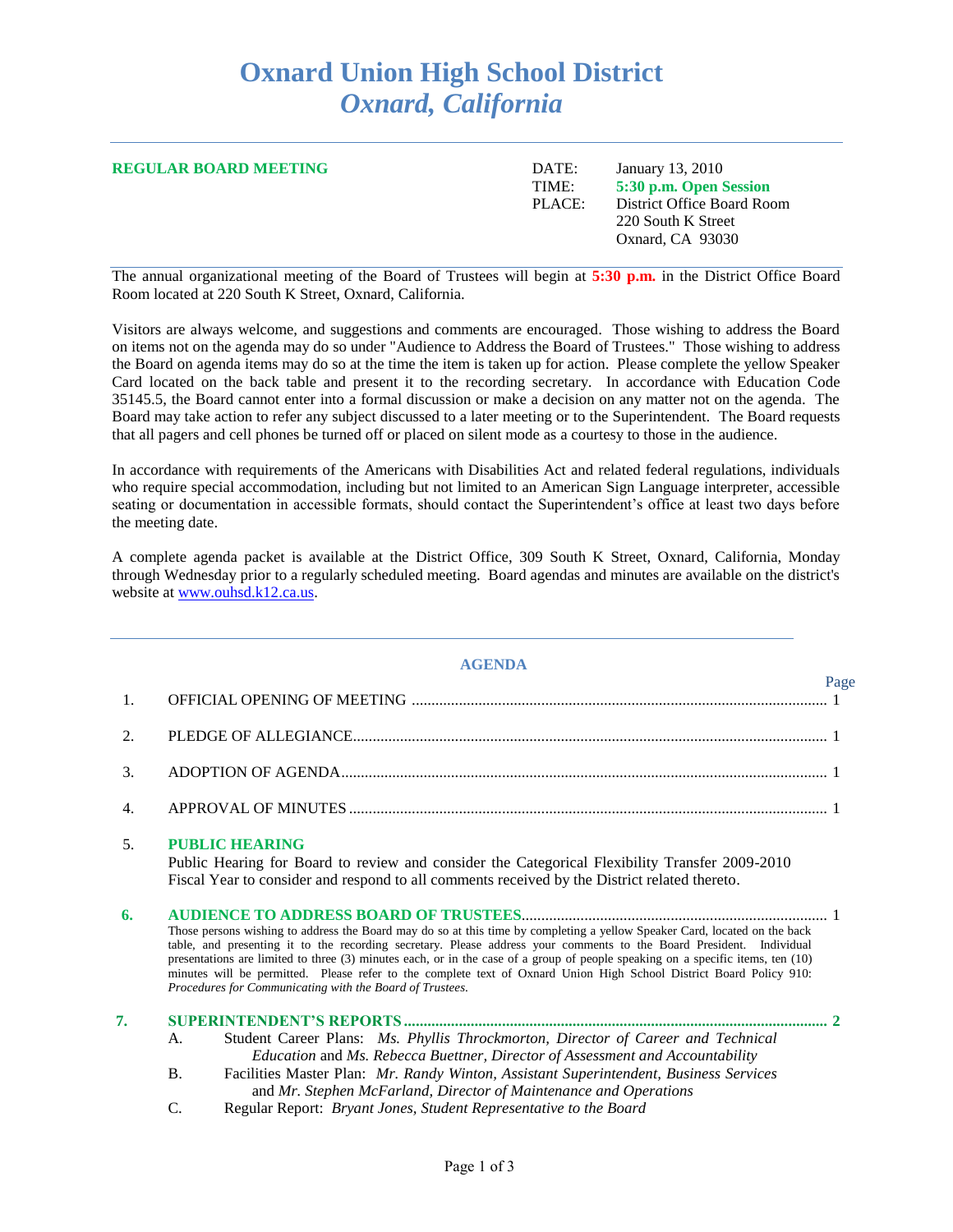#### January 13, 2010 Page **8. CONSENT CALENDAR** A. Consideration of Approval of Certificated and Classified Personnel............................................... 2 B. Consideration of Approval of Student Expulsion by Voluntary Agreement of the School Principal, the Student, and the Students' Parent/Guardian, as per Board Policy 5144, Section 22 ................................................................................................................................. 2 C. Consideration of Approval of Student Expulsion by Recommendation of the Administrative Panel................................................................................................................. 2 D. Consideration of Approval of Non-Public School Placement for Student Case Numbers Seventeen to Eighteen, 09-10, According to the Recommendation of the Students' IEP Team and the Director of Special Education ..................................................................... 2 E. Consideration of Adoption of 2010-2011 School Calendar............................................................. 2 F. Consideration of Approval of Quarterly Report of Administrative Regulation 1312(a) – Williams Uniform Complaint Procedures................................................................................. 3 G. Consideration of Approval of Proposed Job Description Revisions ................................................ 3 H. Consideration of Approval of Change of Rate of Mileage Reimbursement to Equal IRS Approved Standard Mileage Rate ............................................................................................. 3 I. Consideration of Approval to Award (contractor name) for Communications Infrastructure Modernization through USAC E-Rate Funding Program................................... 3 J. Consideration of Approval of the Proposal from Hughes General Engineering for the Stadium Walkway Project at Channel Islands High School...................................................... 3 K. Consideration of Approval to Solicit Formal Bids for Football Equipment Reconditioning.......................................................................................................................... 3 L. Consideration of Approval of the Proposal from Southwest Coatings, Inc., for the Exterior Painting Project at Channel Islands High School........................................................ 4 M. Consideration of Approval of the Proposal from Southwest Coatings, Inc., for the Exterior Painting Project at Oxnard High School ..................................................................... 4 N. Consideration of Approval of the Proposal from Channel Islands Roofing, Inc., for the Roofing Repair Project at Channel Islands, Frontier, Hueneme, Oxnard, and Rio Mesa High Schools ................................................................................................................... 4 O. Consideration of Approval of Purchase Orders and Direct Pays...................................................... 4 P. Donations......................................................................................................................................... 4

### **9. ACTION ITEMS**

Board Meeting Agenda

| A.          | Consideration of Approval of Agreement between Oxnard Union High School District     |  |
|-------------|--------------------------------------------------------------------------------------|--|
| <b>B.</b>   | Consideration of Approval of Renewal Agreement between Oxnard Union High School      |  |
|             |                                                                                      |  |
| C.          | Consideration of Adoption of Resolution No. 10-01, Accepting State Categorical Funds |  |
|             |                                                                                      |  |
| D.          | Consideration of Adoption of Resolution No. 10-02, Resolution Proclaiming February   |  |
|             |                                                                                      |  |
| E.          | Consideration of Adoption of Resolution No. 10-03, Resolution Closing Fund 120,      |  |
|             |                                                                                      |  |
| $F_{\cdot}$ | Consideration of Adoption of Resolution No. 10-04, Resolution Eliminating Positions  |  |
|             | and Reduction of Work Hours and Ordering Layoffs in the Classified Service Due       |  |
|             |                                                                                      |  |
| G.          | Consideration of Approval of Hiring Additional Three (3) Hours Nutrition Service     |  |
|             |                                                                                      |  |
| Н.          | Consideration of Approval of Proposed New Job Description – Energy Conservation      |  |
|             |                                                                                      |  |
|             |                                                                                      |  |